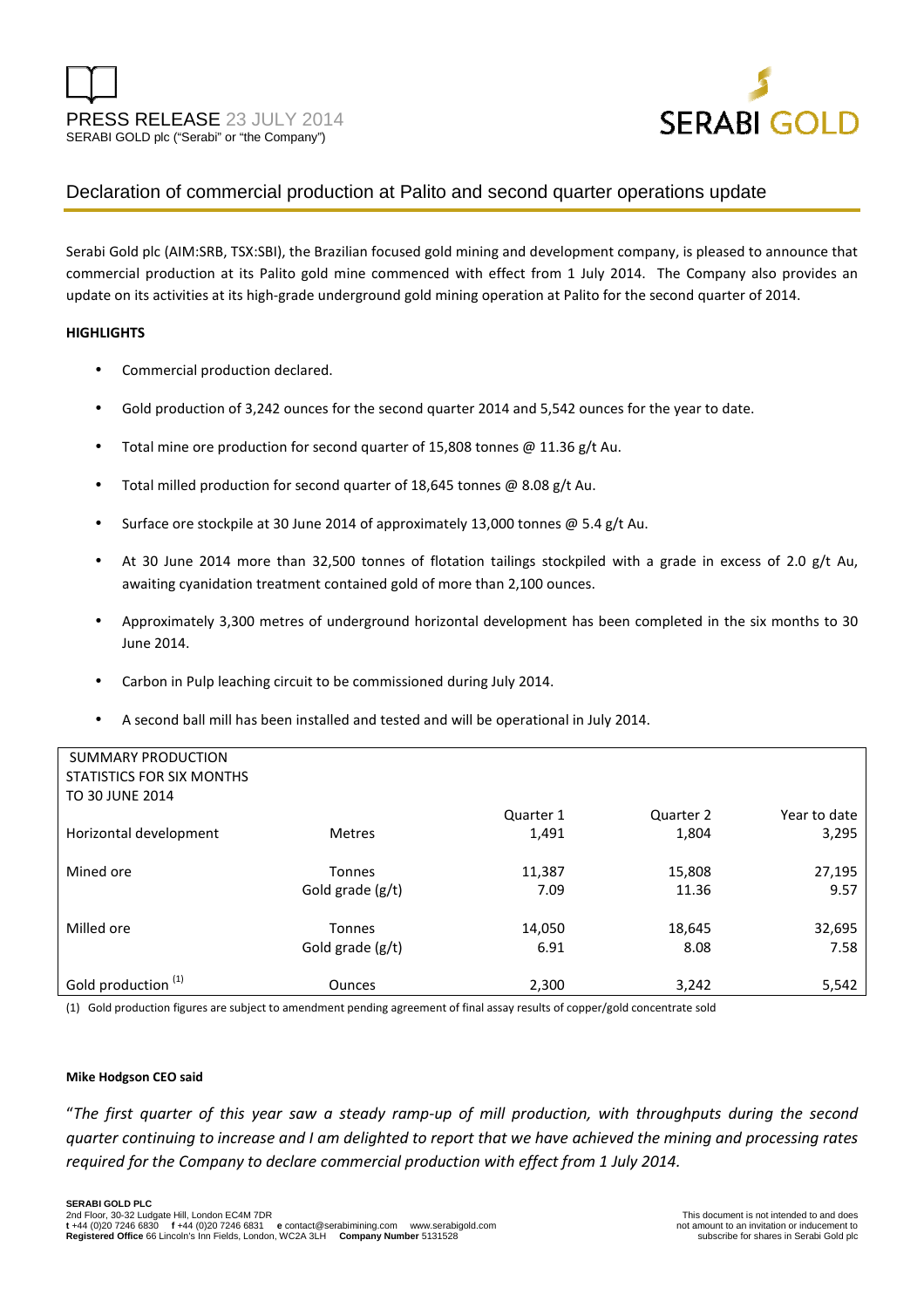



*The second quarter of 2014 has seen great activity in the process plant at Palito. We have now installed and are about to commission the second ball mill and have completed the rehabilitation of the cyanidation recovery plant which will start to be commissioned before the end of July following which the leaching tanks will start to be filled. The first elution and gold pour is scheduled for early September.* 

*Underground mining has continued to perform well, with development and stoping close to budget. We now have development and production spread over eight mining areas. Our production plan for the first half of 2014 always anticipated the processing of the ore that had been stockpiled on surface during 2013 whilst we continued mine development and stope preparation. We now have a surface stockpile of 13,000 tonnes with a grade of about 5.4 g/t ahead of the plant. With mine development now comfortably ahead of production we anticipate that the combination of ore recovered from both stope production and mine development will generate the planned 7,500 tonnes per month of run of mine ore required for the existing mill. The second ball mill will initially be used to supplement this planned production by processing the surface stockpile and in the longer term will be used to process ore from our Sao Chico project.* 

*We are confident of continued progress and a strong second half of 2014. The commissioning of the Carbon in Pulp ("CIP") plant should increase our gold recoveries to over 90% and the implementation of the second ball mill combined with the treatment of the stockpiled flotation tailings accumulated over the past 6 months, will see the plant throughput grow significantly. We remain on course to achieve our gold production forecast of 23,000- 24,000 ounces gold and are delighted with our progress in this first year of production."* 

## **PALITO**

Having achieved the production criteria set by the Board, the Palito Mine has, with effect from 1 July 2014, moved to commercial production. Accordingly with effect from the start of the third quarter the Company will for accounting purposes no longer capitalise revenues and operating costs but will be reporting these though it's Income Statement.

The full Palito plant process comprises crushing then grinding followed by flotation which produces a copper-gold concentrate recovering approximately 75% of the gold. The flotation tails then pass to the CIP cyanidation plant where approximately 70% of the remaining gold is recovered, with overall gold recoveries of 91% - 92% being targeted. During the first six months of 2014, the process has been limited to crushing, grinding and flotation, with the flotation tailings being stockpiled, in readiness for later treatment through the CIP plant.

During the second quarter a total of 18,645 tonnes were milled at an average grade of 8.08 g/t gold. As previously reported, the Company planned to process lower grade stockpiled material during the first quarter whilst the plant was under initial commissioning. The second quarter has seen the plant performing close to budget for throughput and exceeding budgeted feed grades. Gold production for the quarter has been approximately 3,242 ounces<sup>(1)</sup>.

The second ball-mill acquired in March 2014 has been installed and tested, and will be operational in July 2014. It was acquired primarily as part of the second process line for future Sao Chico ore feed, but in the near term will provide additional milling capacity to process the remaining surface stockpiled material and therefore maximise short-term production.

Underground development mining has continued well with almost 3,300 metres of horizontal development completed year to date. Of this total, 1,200 metres has been ore development, with production activity now in eight mining areas, three sectors in the Palito West area and five sectors in the Palito Main Zone. During the first six months of the year, stoping has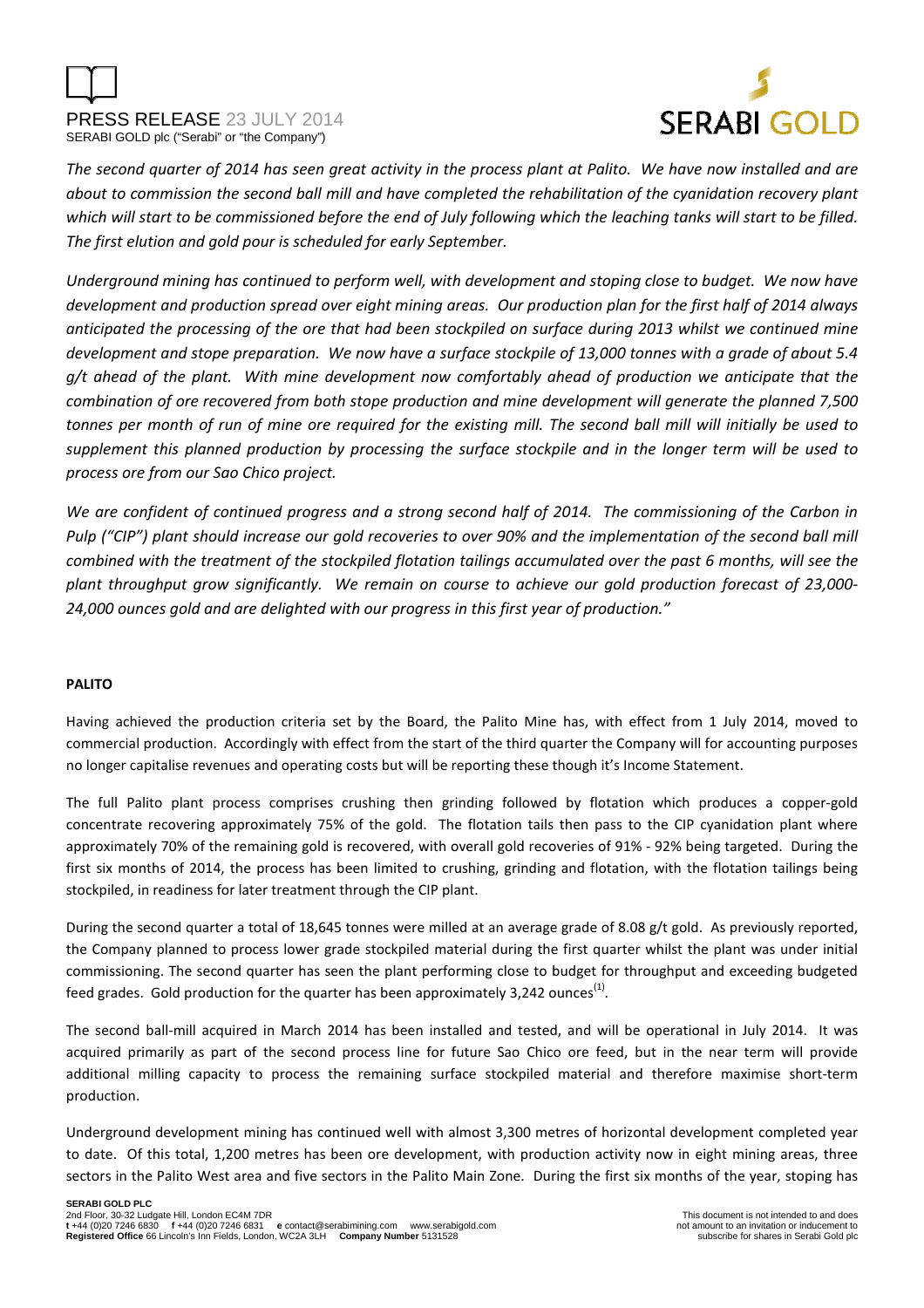# PRESS RELEASE 23 JULY 2014 SERABI GOLD plc ("Serabi" or "the Company")



been ramping up, and in June over 3,500 tonnes of ore was produced from stoping. July will see Palito reach full budgeted stope production of approximately 6,000 tonnes per month. For the first six months of 2014 development ore generated over 70% of the mined ore tonnes whilst the second half of 2014 is expected to see a significant shift in the production balance with stoping forecast to contribute the majority of the mined ore tonnage.

#### **SAO CHICO**

Work commenced in February to clear approximately 20 metres of the deep unconsolidated saprolite material which overlies the bed-rock which, based on the assumption that the rainy season would, as usual, end in late March, the Company anticipated would take approximately 3 months. Heavy rains however continued until early June making the excavation conditions extremely wet and significantly delaying work. Work is now progressing well, with the ground rapidly drying out. Ramp development was expected to commence in early July, but in light of the delay this is now more likely to be early September with a consequent delay in starting underground mine development.

The Decline Ramp, once underway will then be driven at a 12% gradient and from which two development levels, L1 and L2, will be established, at the 30 vertical metre and 60 vertical metre intervals respectively. The development levels will follow the principal structure, known as the Main Vein, to its strike extents to the East and West, currently estimated as 500 development metres per level.

The Company has, for some time, planned to generate an updated geological resource update in the first quarter of 2015. A surface drill programme is now planned for later in the third quarter of this year to facilitate this and replaces the previously announced underground drill programme which, with the delays in ramp and mine development, could not be completed within the Company's desired time frame.

The Final Exploration Report ("FER") was completed and submitted to the Departamento Nacional de Produção Mineral ("DNPM") in February representing the first part of the process of transforming the exploration licence into a mining licence. Work is now underway on the preparation of the Plano de Approveimento Economico ("PAE") which is required to be submitted once the DNPM has approved the FER.

## **Enquiries**

**SERABI GOLD plc** 

**Michael Hodgson t** +44 (0)20 7246 6830 Chief Executive **m** +44 (0)7799 473621

**Clive Line t** +44 (0)20 7246 6830 Finance Director **m** +44 (0)7710 151692

**e** contact@serabigold.com

www.serabigold.com

#### **BEAUMONT CORNISH Limited**

**Nominated Adviser & Financial Adviser**  Roland Cornish **t** +44 (0)20 7628 3396 Michael Cornish **t** +44 (0)20 7628 3396

**PEEL HUNT LLP UK Broker**

Matthew Armitt **t** +44 (0)20 7418 9000 Ross Allister **t** +44 (0)20 7418 9000

**Blytheweigh UK Financial PR** 

Tim Blythe **t** +44 (0)20 7138 3204 **m** +44 7816 924626 Halimah Hussain **t** +44 (0)20 7138 3203 **m** +44 7725 978141

Copies of this release are available from the Company's website at **www.serabigold.com**